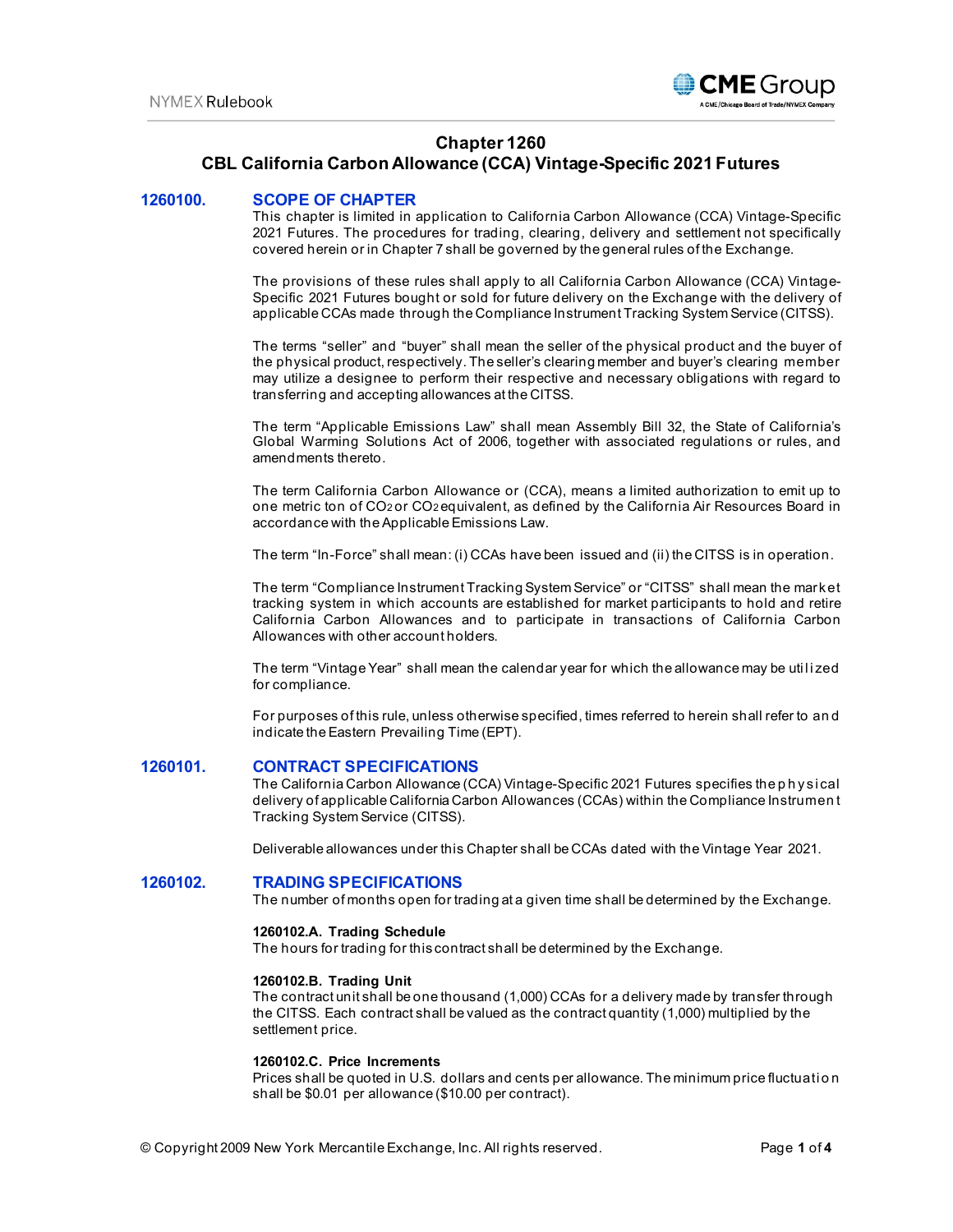

### **1260102.D. Position Limits, Exemptions, Position Accountability and Reportable Levels**

The applicable position limits and/or accountability levels, in addition to the reportable levels, are set forth in the Position Limit, Position Accountability and Reportable Level Table in the Interpretations & Special Notices Section of Chapter 5.

A Person seeking an exemption from position limits for bona fide commercial purposes shall apply to the Market Regulation Department on forms provided by the Exchange, and the Market Regulation Department may grant qualified exemptions in its sole discretion.

Refer to Rule 559 for requirements concerning the aggregation of positions and allowable exemptions from the specified position limits.

#### **1260102.E. Termination of Trading**

Trading shall cease on the third business day prior to the last business day of the contract month. Any contracts remaining open after the last day of trading must be

(a) Settled by delivery, which shall take place no later than the third business day after the termination of trading for the contract month, or

(b) Liquidated by means of a bona fide Exchange for Related Position (EFRP), pursuant to Exchange Rule 538. An EFRP is permitted in the expiring futures contract no later than two hours after trading terminates on the last day of trading of the expiring futures contract. An ERFP which establishes a futures position for either the buyer or the seller in an expired futures contract shall not be permitted following the termination of trading of an expired futures contract.

# **1260102.F. Final Settlement**

Final settlement shall occur on the business day following the last trading day.

# **1260103. DELIVERY**

CCA delivery shall comply with all requirements for the electronic transfer of allowances on the CITSS.

### **1260104. DELIVERY PROCEDURES**

The Exchange is a party to all deliveries under this contract and will receive allowances by electronic transfer from the seller's clearing member into the Clearing House holding acco unt at the CITSS. Following receipt from the seller's clearing member, the Exchange will deliver allowances from the Clearing House holding account to the CITSS holding account nominated by the buyer's clearing member.

All rights, title, and interest in and to, and risk of loss related to, the allowances will transfer upon receipt in the applicable CITSS account.

The seller's clearing member shall comply with such requirements and obligations imposed by or under applicable CITSS regulations in all respect material to the submission of the del i very of allowances noted in this rule. The buyer's clearing member shall comply with such requirements and obligations imposed by or under applicable CITSS regulations in all resp ect material to ensure the acceptance of a valid transfer into its holding account. Seller, buyer an d the Exchange shall obtain and adequately maintain at all times systems and technology as may be necessary in order to comply with CITSS regulations. The Exchange may make amendments to delivery and timing of delivery, which may have a material impact to the contract, and will notify the Clearing Members of such amendments resulting from amendments to CITSS regulations.

By transferring allowances to the Exchange, the seller's clearing member represents and warrants that, at the time of delivery, it has good and marketable title to such allowances, an d that such allowances are free and clear of all liens, security interests, claims, encumbrances and adverse claims.

#### **1260104.A. Responsibilities of Clearing Members**

1. Notice of Intention to Accept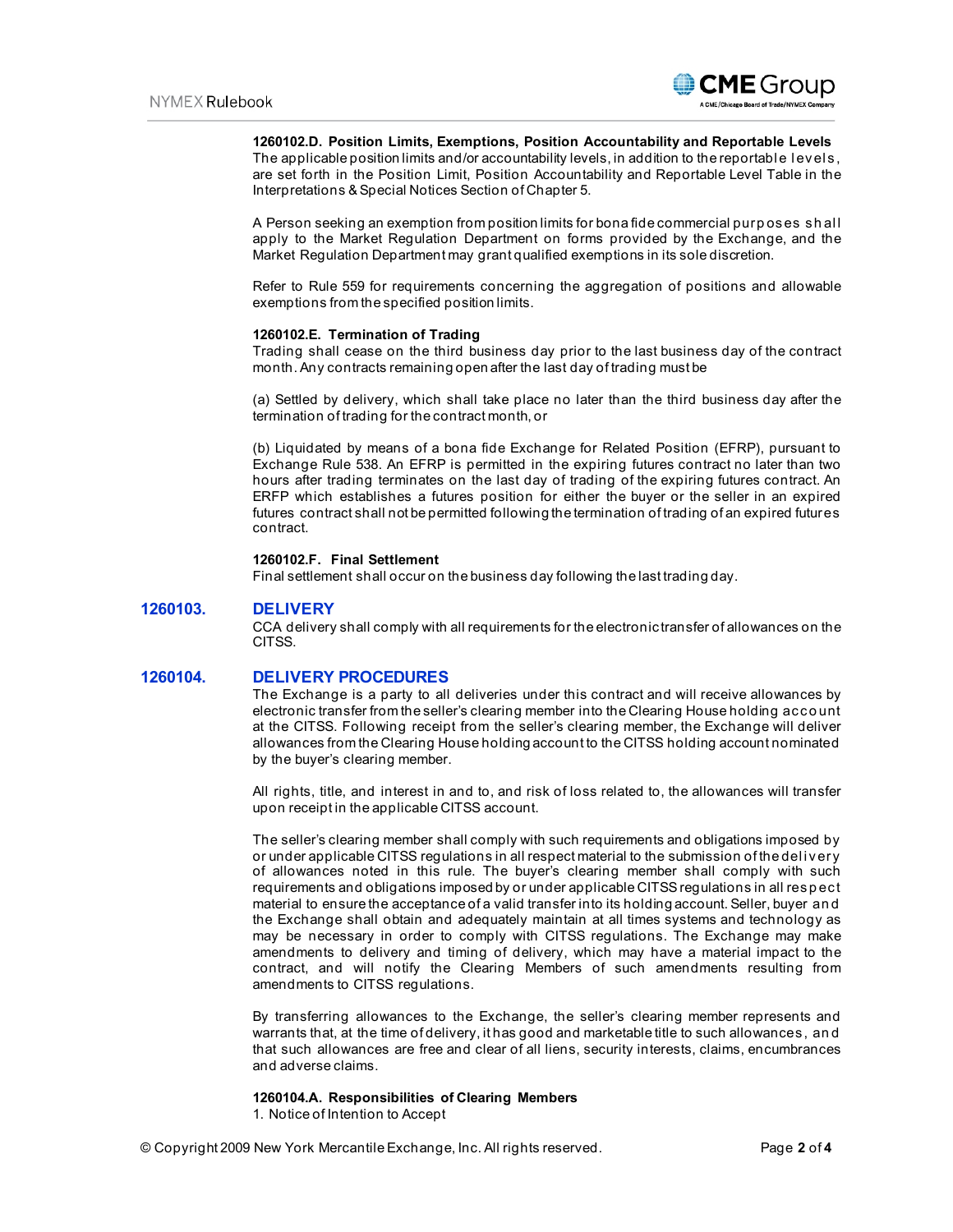

Exchange clearing members having open long positions shall provide the Clearing House wi th a Notice of Intention to Accept delivery by 11:00 a.m. on the second business day after the final day of trading providing number of contracts and any other information required by the Exchange.

#### 2. Notice of Intention to Deliver

Exchange clearing members having open short positions shall provide the Clearing House with a Notice of Intention to Deliver by 11:00 a.m. on the second business day after the final d ay o f trading providing number of contracts and any other information required by the Exchange.

#### **1260104.B. Final Settlement Price**

The final settlement price shall be the basis for delivery.

#### **1260104.C. Assignment Day**

The Clearing House shall allocate Notices of Intention to Accept and Notices of Intention to Deliver by matching positions, to the extent possible.

The Clearing House shall provide Assignment Notice Reports to the respective clearing members on the second business day after the final day of trading.

### **1260105. TIMING OF DELIVERY**

For purposes of this Rule 1260105,

"Delivery Period" shall mean the time between the final day of trading and the third business day following the final day of trading.

Delivery shall take place on the third business day after the final day of trading. Should the CITSS be inoperable during the Delivery Period due to periodic maintenance that is an Exchange business day, the Exchange shall have the option to extend the Delivery Period to the next valid business day at the Registry and Exchange.

- 1. The seller's clearing member shall transfer allowances subject to delivery to the Clearing House holding account of the CITSS by 10:00 a.m. on the third business day after the final day of trading of the delivery month.
- 2. The buyer's clearing member shall deposit / transfer payment equal to the full value of th e product to the designated Clearing House bank account by 10:00 a.m. on the third business day after the final day of trading of the delivery month.
- 3. For each buyer's clearing member that has satisfied its obligations under subsection (2) of this rule, the Clearing House shall initiate the process of transferring the allowances to th e buyer's clearing member's account at the CITSS by 12:00 p.m. on the third business day after the final day of trading of the delivery month.
- 4. The buyer's clearing member shall receive allowances from the Clearing House holding account of the CITSS by 3:00 p.m. on the third business day after the final day of trading of the delivery month.
- 5. For each seller's clearing member that has satisfied its obligations under subsection (1) o f this rule, the Clearing House shall pay the seller's clearing member full contract val ue by 3:00 p.m. on the third business day after the final day of trading of the delivery month.

# **1260106. DELIVERY MARGINS AND PAYMENT**

#### **1260106.A. Definitions**

For purposes of this Rule 1260106,

"Payment Date" shall mean the date on which the Clearing House transfers Payment in connection with a delivery to the seller's clearing member.

"Payment" shall include the settlement price, in U.S. dollars and cents, times the number of contracts times one thousand (1,000).